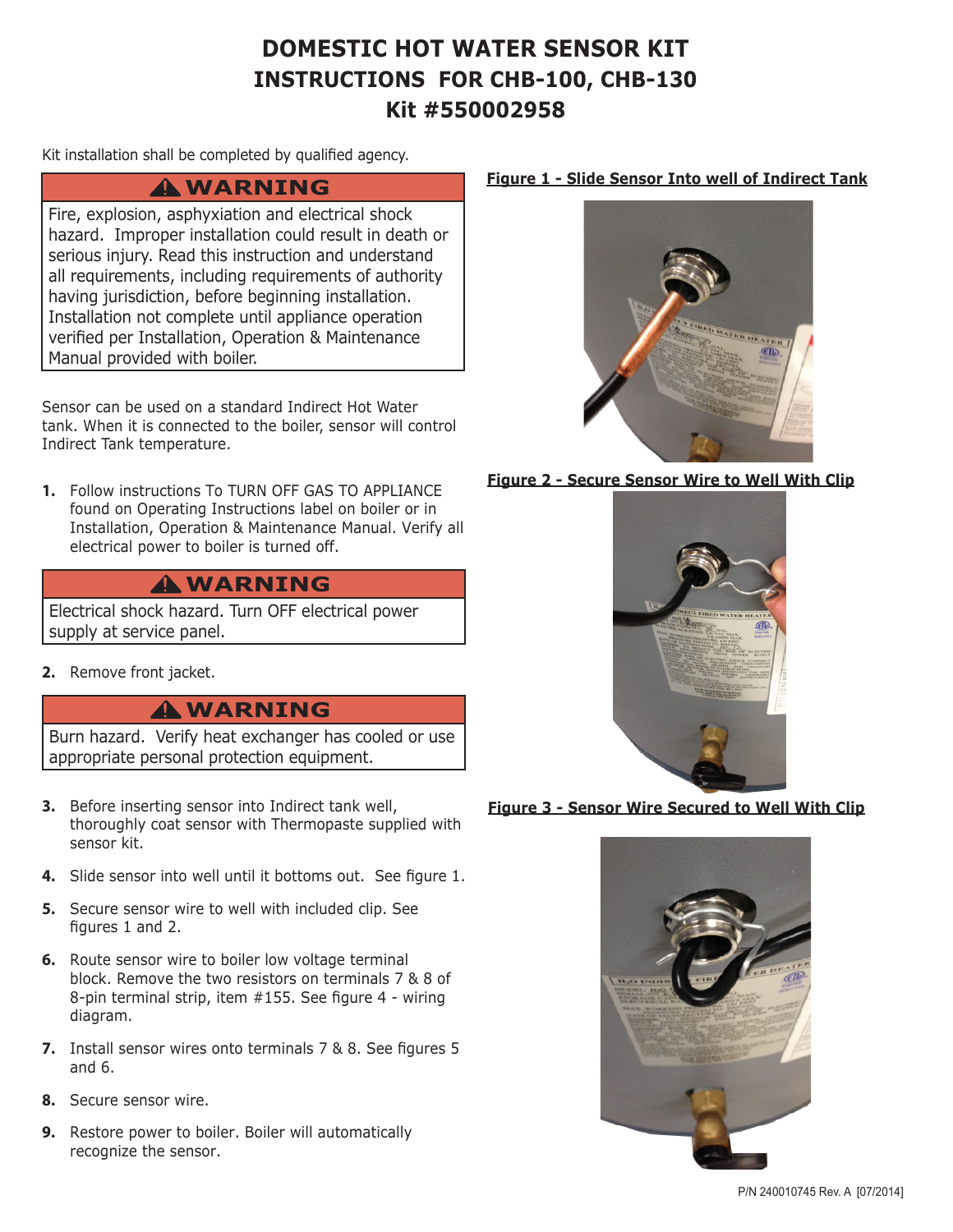# **DOMESTIC HOT WATER SENSOR KIT**

- **10.** See Installation, Operation & Maintenance Manual for adjusting DHW tank temperature and operation.
- **11.** Resume operation using Installation, Operation & Maintenance Manual.
- **12.** Verify proper operation by following START UP PROCEDURE in Installation, Operation & Maintenance Manual.
- **13.** Install front cover.

### **Figure 4 - Wiring Diagram**

| <b>DOMESTIC HOT WATER SENSOR</b><br><b>KIT FOR CHB-100 &amp; CHB-130</b><br>#550002958 |       |            |
|----------------------------------------------------------------------------------------|-------|------------|
| <b>DESCRIPTION</b>                                                                     | PART# | <b>QTY</b> |
| <b>DHW Tank Sensor</b>                                                                 |       |            |
| Clip                                                                                   |       |            |
| Thermopaste                                                                            |       |            |

Instructions 240010745 1